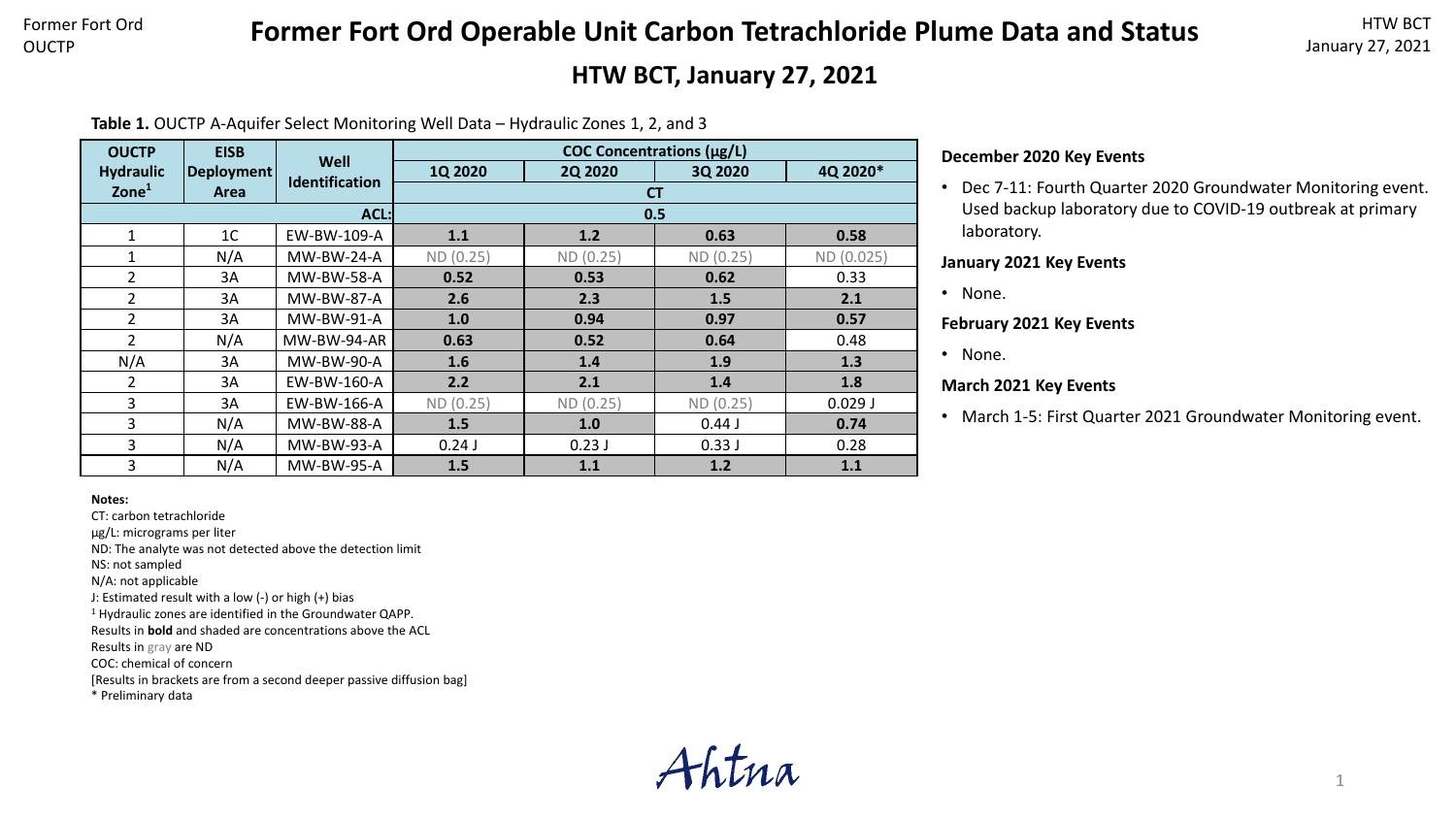| <b>OUCTP</b>     | <b>EISB</b>       | Well              |                    |                    | COC Concentrations (µg/L) |                                                                                          |                                                                                              |
|------------------|-------------------|-------------------|--------------------|--------------------|---------------------------|------------------------------------------------------------------------------------------|----------------------------------------------------------------------------------------------|
| <b>Hydraulic</b> | <b>Deployment</b> |                   | <b>1Q 2020</b>     | <b>2Q 2020</b>     | 3Q 2020                   | 4Q 2020*                                                                                 | Notes:                                                                                       |
| Zone $1$<br>Area |                   | Identification    |                    |                    | <b>CT</b>                 | CT: carbon tetrachloride                                                                 |                                                                                              |
|                  | $ACL$ :           |                   |                    |                    | 0.5                       | µg/L: micrograms per liter<br>ND: The analyte was not detected above the detection limit |                                                                                              |
| 4                | 2A                | EW-BW-124-A       | ND (0.25)          | ND(0.25)           | 0.33J                     | 0.41                                                                                     | NS: not sampled                                                                              |
| 4                | 2A                | EW-BW-129-A       | <b>NS</b>          | 2.0                | 2.2                       | 4.1                                                                                      | J: Estimated result with a low (-) or high (+) bias                                          |
| 4                | 2A                | EW-BW-140-A       | <b>NS</b>          | 0.28J              | 0.27J                     | 0.48                                                                                     | <sup>1</sup> Hydraulic zones are identified in the Groundwater QAPP.                         |
| 4                | N/A               | MW-B-12-A         | 0.56               | 0.49J              | 0.55                      | 0.46                                                                                     | Results in <b>bold</b> and shaded are concentrations above the ACL<br>Results in gray are ND |
| 4                | 2B                | MW-B-14-A         | 0.73               | 0.52               | 0.49J                     | 0.55                                                                                     | COC: chemical of concern                                                                     |
| 4                | 2B                | EW-BW-155-A       | $0.25$ J           | 0.12J              | 0.22J                     | 0.95                                                                                     | [Results in brackets are from a second deeper passive diffusion bag]                         |
| 4                | 2A                | MW-BW-26-A^       | 4.9                | 3.6                | 3.3                       | 3.7                                                                                      | ^ Downgradient monitoring well MW-BW-30-A sampled annually: ND.<br>* Preliminary data        |
| 4                | N/A               | MW-BW-31-A        | 0.65               | $0.45$ J           | 0.33J                     | 0.64                                                                                     | + Qualified as estimated (J) due to field duplicate imprecision.                             |
| 4                | N/A               | MW-BW-32-A        | 2.2                | 1.5                | 1.0                       | 0.90                                                                                     |                                                                                              |
| 4                | N/A               | MW-BW-35-A        | 0.34J              | 0.12J              | 0.20J                     | $0.095$ J                                                                                |                                                                                              |
| 4                | N/A               | MW-BW-36-A        | 0.71               | 0.21J              | 0.71                      | 0.65                                                                                     |                                                                                              |
| 4                | N/A               | <b>MW-BW-42-A</b> | 0.16J              | ND(0.25)           | 0.12J                     | <b>NS</b>                                                                                |                                                                                              |
| 4                | N/A               | <b>MW-BW-89-A</b> | 0.81               | 0.66               | 0.69                      | 0.67                                                                                     |                                                                                              |
| 4                | N/A               | <b>MW-BW-92-A</b> | 0.95               | 0.83               | 0.64                      | 0.95                                                                                     |                                                                                              |
| 5                | Pilot             | EISB-EW-01        | 0.33J              | 0.36J              | 0.22J                     | 0.26                                                                                     |                                                                                              |
| 5                | Pilot             | EISB-EW-09        | 1.3                | $1.2$              | 0.90                      | 1.1                                                                                      |                                                                                              |
| 5                | N/A               | MW-BW-49-A        | 0.96               | 0.39J              | 0.33J                     | 0.42                                                                                     |                                                                                              |
| 5                | N/A               | MW-BW-65-A        | ND(0.25)           | 0.27J              | 0.32J                     | 0.25                                                                                     |                                                                                              |
| 5                | Pilot             | MW-BW-66-A        | 1.1                | 0.91               | 0.35J                     | 0.50                                                                                     |                                                                                              |
| 5                | N/A               | <b>MW-BW-74-A</b> | ND (0.25) [0.10 J] | ND (0.25) [0.11 J] | ND (0.25) [ND (0.25)]     | $0.063$ J $[0.091$ J]                                                                    |                                                                                              |
| 5                | N/A               | <b>MW-BW-75-A</b> | 1.9                | 1.7                | 2.2                       | 2.4                                                                                      |                                                                                              |
| 5                | N/A               | <b>MW-BW-78-A</b> | ND (0.25) [0.15 J] | ND (0.25) [0.15 J] | ND (0.25) [0.12 J]        | $0.11$ J $[0.22]$                                                                        |                                                                                              |
| 5                | N/A               | MW-BW-80-A        | 2.3                | 2.0                | 3.0                       | 2.4                                                                                      |                                                                                              |
| 5                | N/A               | <b>MW-BW-82-A</b> | <b>NS</b>          | 1.1                | $1.2$                     | 1.1                                                                                      |                                                                                              |

**Table 2.** OUCTP A-Aquifer Select Monitoring Well Data – Hydraulic Zones 4 and 5

Ahtna

2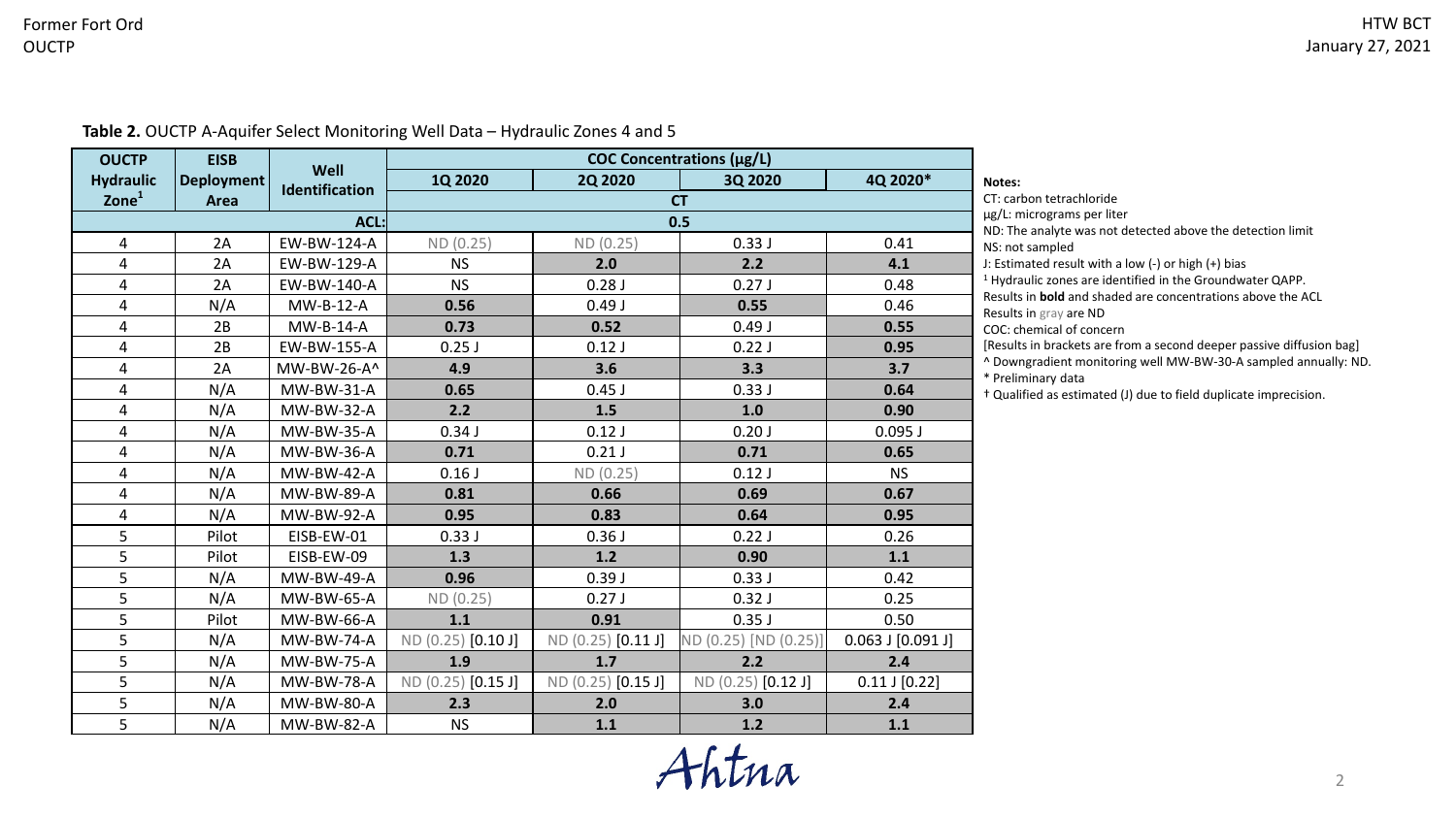

OUCTP

HTW BCT

January 27, 2021

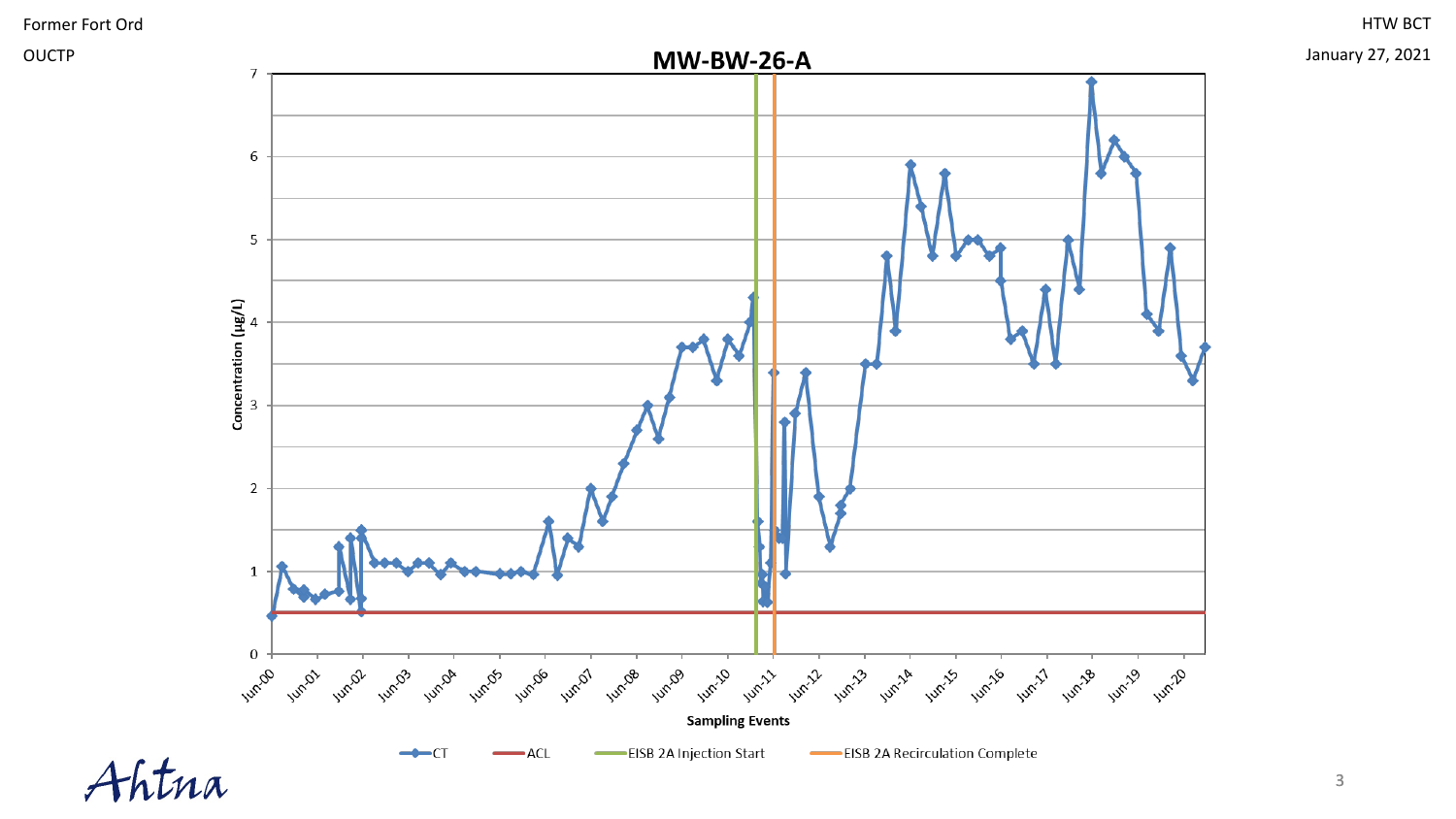

Ahtna

HTW BCT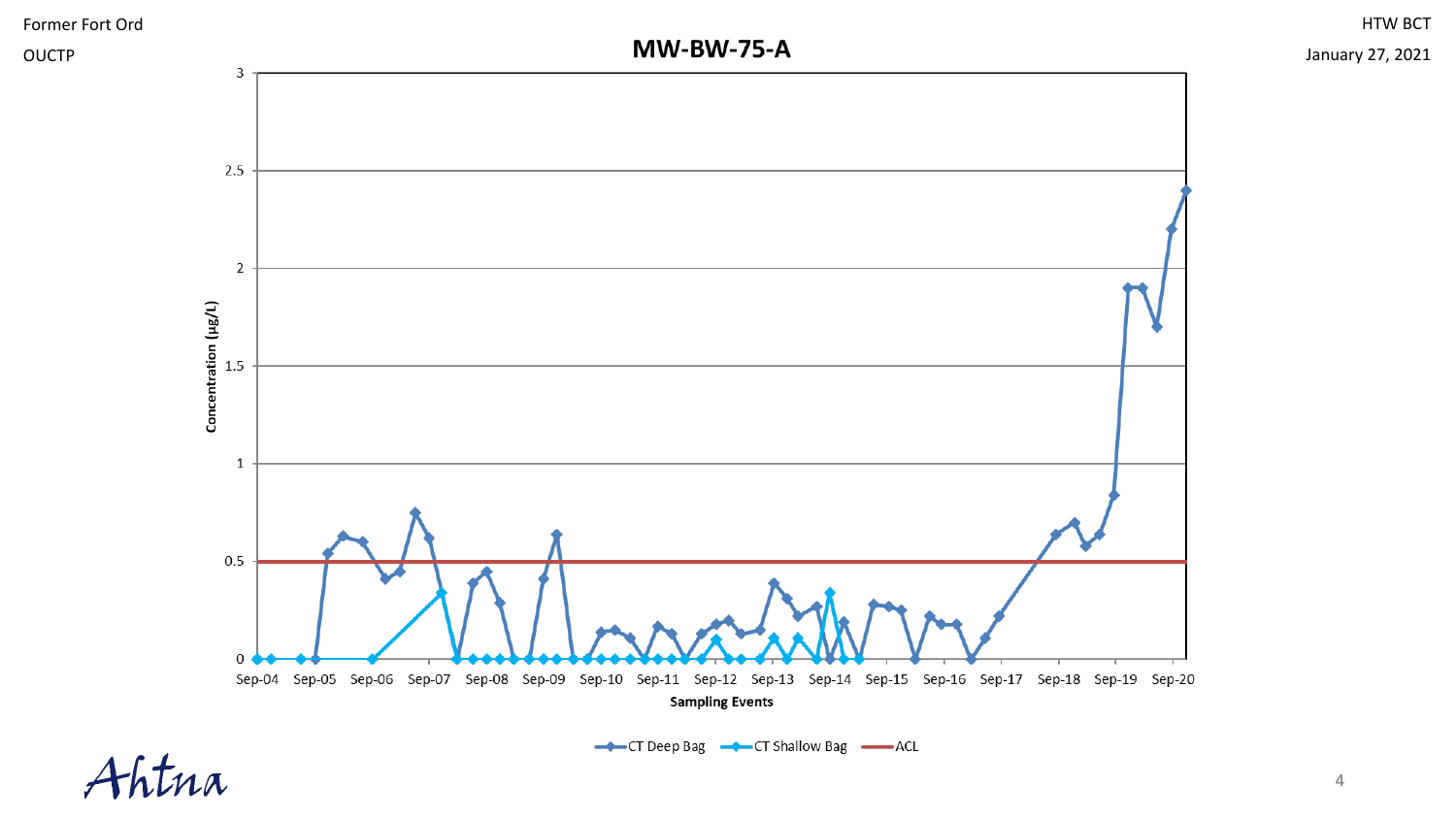#### **Table 4.** OUCTP Upper 180-Foot Aquifer Select Monitoring Well Data

| <b>OUCTP</b><br>$\mathsf{Zone}^1$ | Hydraulic Well Identification | CT Concentration $(\mu g/L)^2$ |                |           |            |  |  |  |
|-----------------------------------|-------------------------------|--------------------------------|----------------|-----------|------------|--|--|--|
|                                   |                               | 1Q 2020                        | <b>2Q 2020</b> | 3Q 2020   | 4Q 2020*   |  |  |  |
|                                   | ACL:                          | 0.5                            |                |           |            |  |  |  |
| 6                                 | EW-OU2-09-180 $3$             | ND (0.25)                      | ND (0.25)      | ND (0.25) | $0.025$ J  |  |  |  |
| 6                                 | MP-BW-46-170                  | 6.5                            | 4.5            | 4.0       | 5.2        |  |  |  |
| N/A                               | MW-BW-21-180                  | <b>NS</b>                      | 0.15           | ND (0.25) | 0.044J     |  |  |  |
| N/A                               | MW-BW-43-180                  | ΝS                             | ND (0.25)      | ND (0.25) | ND (0.025) |  |  |  |
| 6                                 | MW-BW-52-180                  | 0.65                           | 0.62           | 0.52      | 0.70       |  |  |  |
| 6                                 | MW-BW-57-180                  | 1.1                            | 0.96           | 0.96      | 0.82       |  |  |  |
| 6                                 | MW-BW-58-180                  | ND (0.25)                      | ND (0.25)      | ND (0.25) | <b>NS</b>  |  |  |  |
| 6                                 | MW-OU2-64-180                 | 7.4                            | 4.3            | 6.6       | 6.8        |  |  |  |
| 6                                 | MW-0U2-67-180 <sup>5</sup>    | ND (0.25)                      | ND (0.25)      | ND (0.25) | ND (0.025) |  |  |  |

#### **Notes:**

ACL: aquifer cleanup level

COC: chemical of concern

CT: carbon tetrachloride

MCL: maximum contaminant level

ND: The analyte was not detected at or above the detection limit

NS: not sampled

TCE: trichloroethene

µg/L: micrograms per liter

J: Estimated result with a low (-) or high (+) bias

<sup>1</sup> Hydraulic zones are identified in the Groundwater QAPP.

<sup>2</sup> Concentration in **bold** and shaded cell exceeds the Aquifer Cleanup Level (ACL) for CT and the Maximum Contaminant Level (MCL) for TCE. Results in gray are ND.

<sup>3</sup> EW-OU2-09-180 is operated as part of the remedy for the OUCTP Upper 180-Foot Aquifer and is connected to the OU2 GWTP.

<sup>4</sup> TCE is not a COC in the OUCTP Lower 180-Foot Aquifer (reported for Lower 180-Foot Aquifer with respect to protection of supply wells)

<sup>5</sup> Downgradient well MW-OU2-70-180 sampled annually: ND.

\* Preliminary data

Ahtna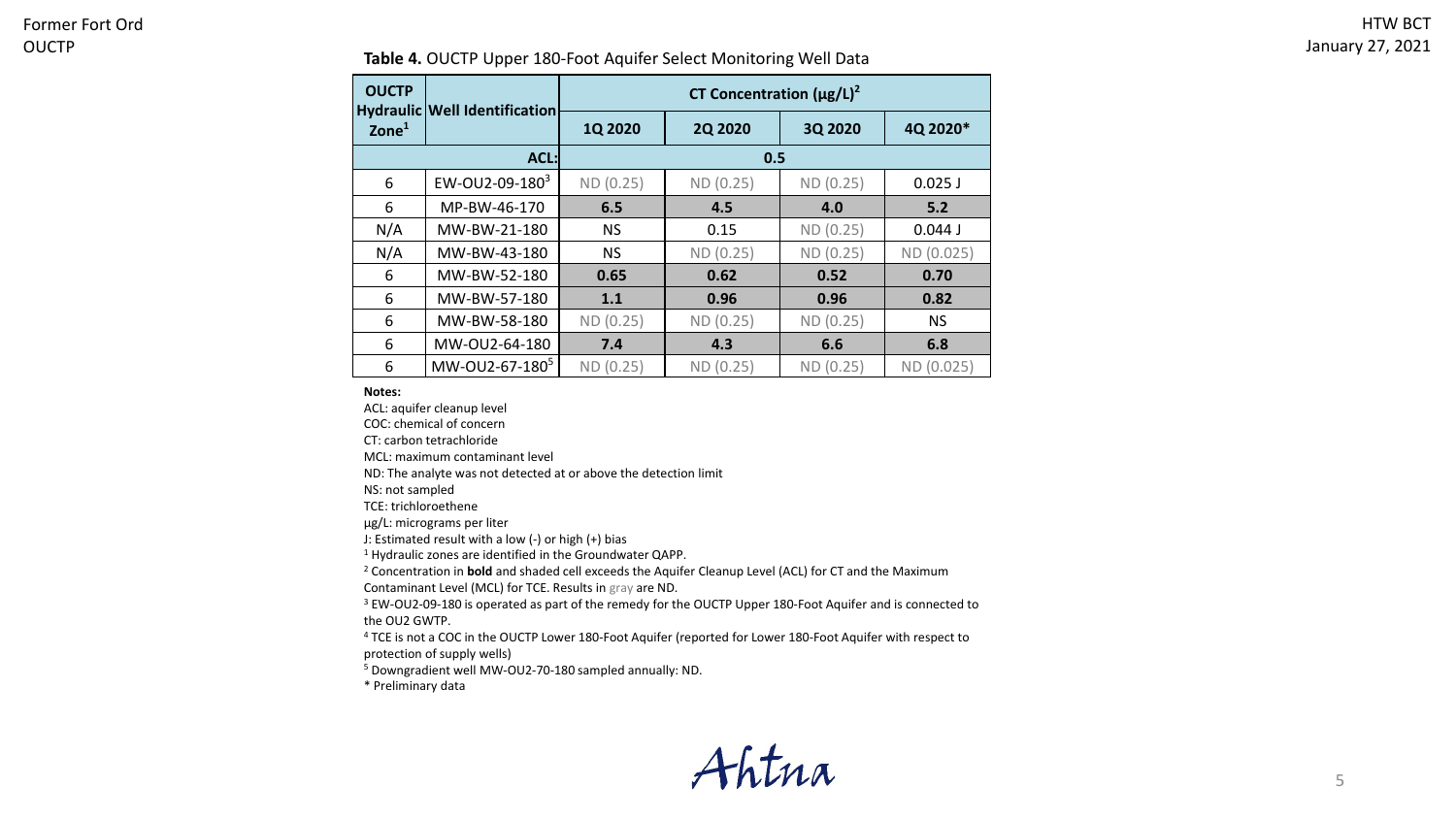



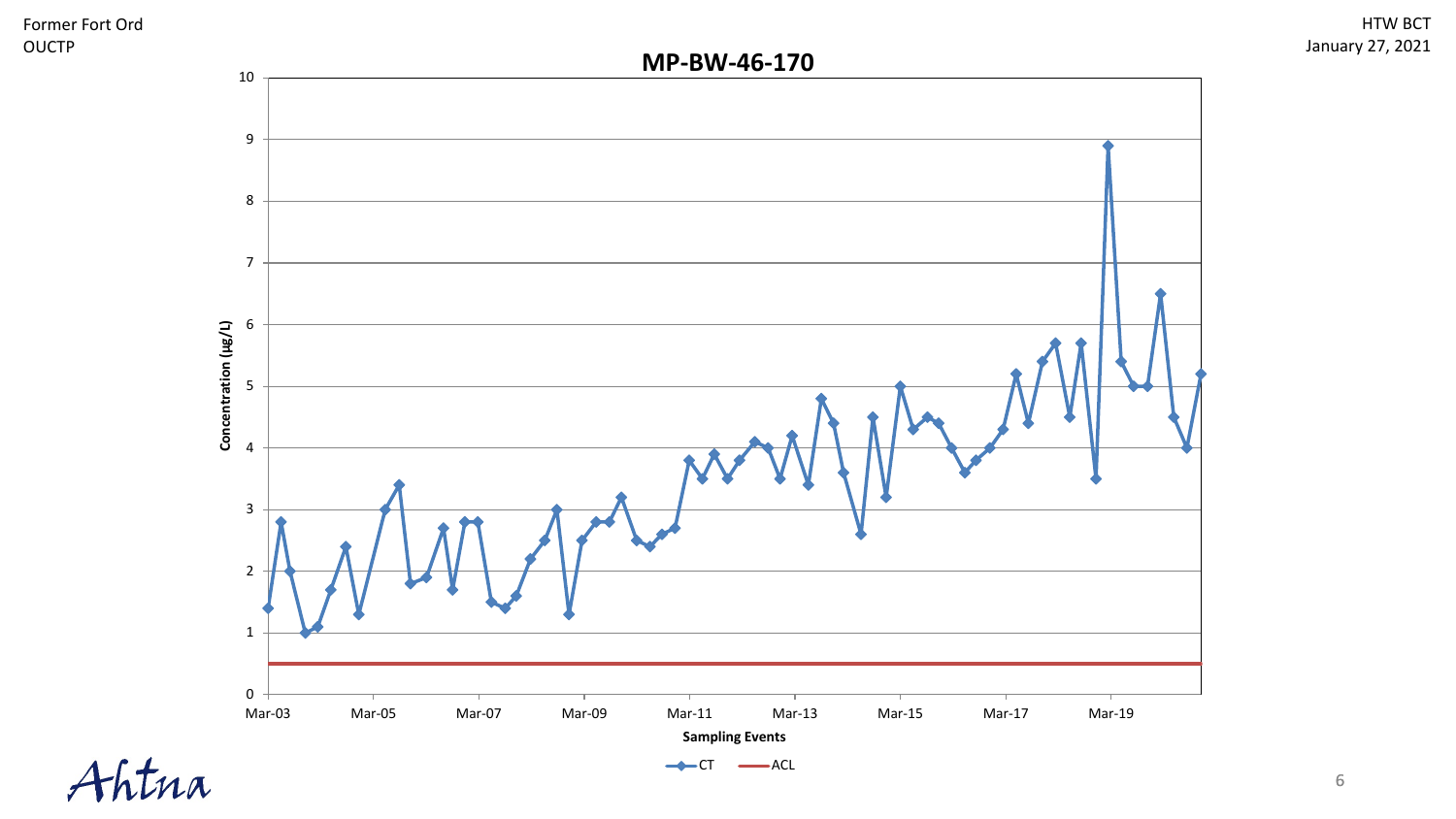## Former Fort Ord OUCTP

**Table 5.** OUCTP Lower 180-Foot Aquifer Select Monitoring Well Data

| <b>OUCTP</b>      |                                 | Select COC Concentrations $(\mu g/L)^2$ |                |           |            |                |                  |                |                            |                                                                                                                                                                                                                                                                                  |
|-------------------|---------------------------------|-----------------------------------------|----------------|-----------|------------|----------------|------------------|----------------|----------------------------|----------------------------------------------------------------------------------------------------------------------------------------------------------------------------------------------------------------------------------------------------------------------------------|
|                   | Hydraulic   Well Identification | 1Q 2020                                 | <b>2Q 2020</b> | 3Q 2020   | 4Q 2020*   | <b>1Q 2020</b> | <b>2Q 2020</b>   | 3Q 2020        | 4Q 2020*                   |                                                                                                                                                                                                                                                                                  |
| $\mathsf{Zone}^1$ |                                 |                                         |                | <b>CT</b> |            |                | TCE <sup>4</sup> |                |                            | Notes:                                                                                                                                                                                                                                                                           |
|                   |                                 | Limit:<br><b>ACL 0.5</b>                |                |           |            |                |                  | <b>MCL 5.0</b> | ACL: aquifer cleanup level |                                                                                                                                                                                                                                                                                  |
| $\overline{7}$    | MP-BW-49-316                    | 2.5                                     | 3.1            | 2.2       | 1.9        | ND (0.25)      | ND(0.25)         | ND (0.25)      | ND (0.066)                 | COC: chemical of concern                                                                                                                                                                                                                                                         |
| $\overline{7}$    | MP-BW-49-400                    | ND(0.25)                                | ND(0.25)       | ND (0.25) | ND (0.025) | ND (0.25)      | 4.4              | 3.7            | 4.0                        | CT: carbon tetrachloride<br>MCL: maximum contaminant level                                                                                                                                                                                                                       |
| $\overline{7}$    | MP-BW-50-339                    | 0.48J                                   | 1.2            | 0.95      | 0.31       | 0.22J          | ND (0.25)        | ND(0.25)       | ND (0.066)                 | ND: The analyte was not detected at or above the                                                                                                                                                                                                                                 |
| 7                 | MP-BW-50-384                    | ND (0.25)                               | ND(0.25)       | ND (0.25) | $0.058$ J  | 2.4            | 1.4              | 1.6            | 1.6                        | detection limit                                                                                                                                                                                                                                                                  |
| $\overline{7}$    | MP-BW-51-405                    | 0.18J                                   | 0.13J          | 0.13J     | 0.13J      | 2.0            | 1.7              | 1.3            | 1.7                        | NS: not sampled<br>TCE: trichloroethene<br>µg/L: micrograms per liter<br>J: Estimated result with a low (-) or high (+) bias<br><sup>1</sup> Hydraulic zones are identified in the Groundwater<br>QAPP.<br><sup>2</sup> Concentration in <b>bold</b> and shaded cell exceeds the |
| 7                 | MW-OU2-69-180                   | 1.1                                     | 0.91           | 1.1       | 0.96       | ND(0.25)       | ND (0.25)        | ND(0.25)       | ND (0.066)                 |                                                                                                                                                                                                                                                                                  |
| 8                 | AIRFIELD                        | 0.42J                                   | 0.44J          | 0.30J     | ND (0.025) | ND(0.25)       | ND(0.25)         | ND(0.25)       | ND (0.066)                 |                                                                                                                                                                                                                                                                                  |
| 9                 | EW-OU2-07-180                   | ND (0.25)                               | ND(0.25)       | ND (0.25) | 0.030J     | 2.9            | 2.8              | 3.0            | 3.0                        |                                                                                                                                                                                                                                                                                  |
| N/A               | FO-29                           | 0.23J                                   | 0.23J          | 0.15J     | 0.18J      | 1.9            | 1.8              | 1.8            | 1.7                        | Aquifer Cleanup Level (ACL) for CT and the Maximum                                                                                                                                                                                                                               |
| N/A               | FO-30                           | $0.16$ J                                | 0.24J          | $0.21$ J  | 0.17J      | 0.69           | 0.52             | $0.45$ J       | 0.38                       | Contaminant Level (MCL) for TCE. Results in gray are<br>ND.                                                                                                                                                                                                                      |
| N/A               | FO-31                           | $0.15$ J                                | 0.14J          | 0.13J     | 0.11J      | 1.0            | 0.85             | 0.84           | 0.75                       | <sup>3</sup> EW-OU2-09-180 is operated as part of the remedy for<br>the OUCTP Upper 180-Foot Aquifer and is connected to<br>the OU2 GWTP.<br><sup>4</sup> TCE is not a COC in the OUCTP Lower 180-Foot                                                                           |
| N/A               | MP-BW-41-318                    | ND (0.25)                               | ND(0.25)       | ND (0.25) | ND (0.025) | 0.55           | 0.67             | ND (0.25)      | ND (0.066)                 |                                                                                                                                                                                                                                                                                  |
| N/A               | MP-BW-41-353                    | ND(0.25)                                | ND (0.25)      | ND (0.25) | ND (0.025) | 1.3            | 1.3              | ND (0.25)      | ND (0.066)                 |                                                                                                                                                                                                                                                                                  |
| 9                 | MW-BW-59-180                    | 0.11J                                   | 0.13J          | 0.10J     | 0.076J     | 9.9            | 10.9             | 9.8            | 8.9                        | Aquifer (reported for Lower 180-Foot Aquifer with<br>respect to protection of supply wells)                                                                                                                                                                                      |
| N/A               | MW-OU2-72-180                   | ND(0.25)                                | ND(0.25)       | ND (0.25) | ND (0.025) | 1.6            | 1.3              | 1.1            | 1.4                        | <sup>5</sup> Downgradient well MW-OU2-70-180 sampled                                                                                                                                                                                                                             |
| 9                 | MW-0U2-78-180                   | ND(0.25)                                | ND (0.25)      | ND (0.25) | ND (0.025) | 2.3            | 2.0              | 2.2            | 2.1                        | annually: ND.<br>* Preliminary data                                                                                                                                                                                                                                              |
| 9                 | MW-OU2-82-180                   | ND(0.25)                                | ND (0.25)      | ND (0.25) | $0.041$ J  | 4.2            | 3.7              | 4.5            | 4.0                        |                                                                                                                                                                                                                                                                                  |

Ahtna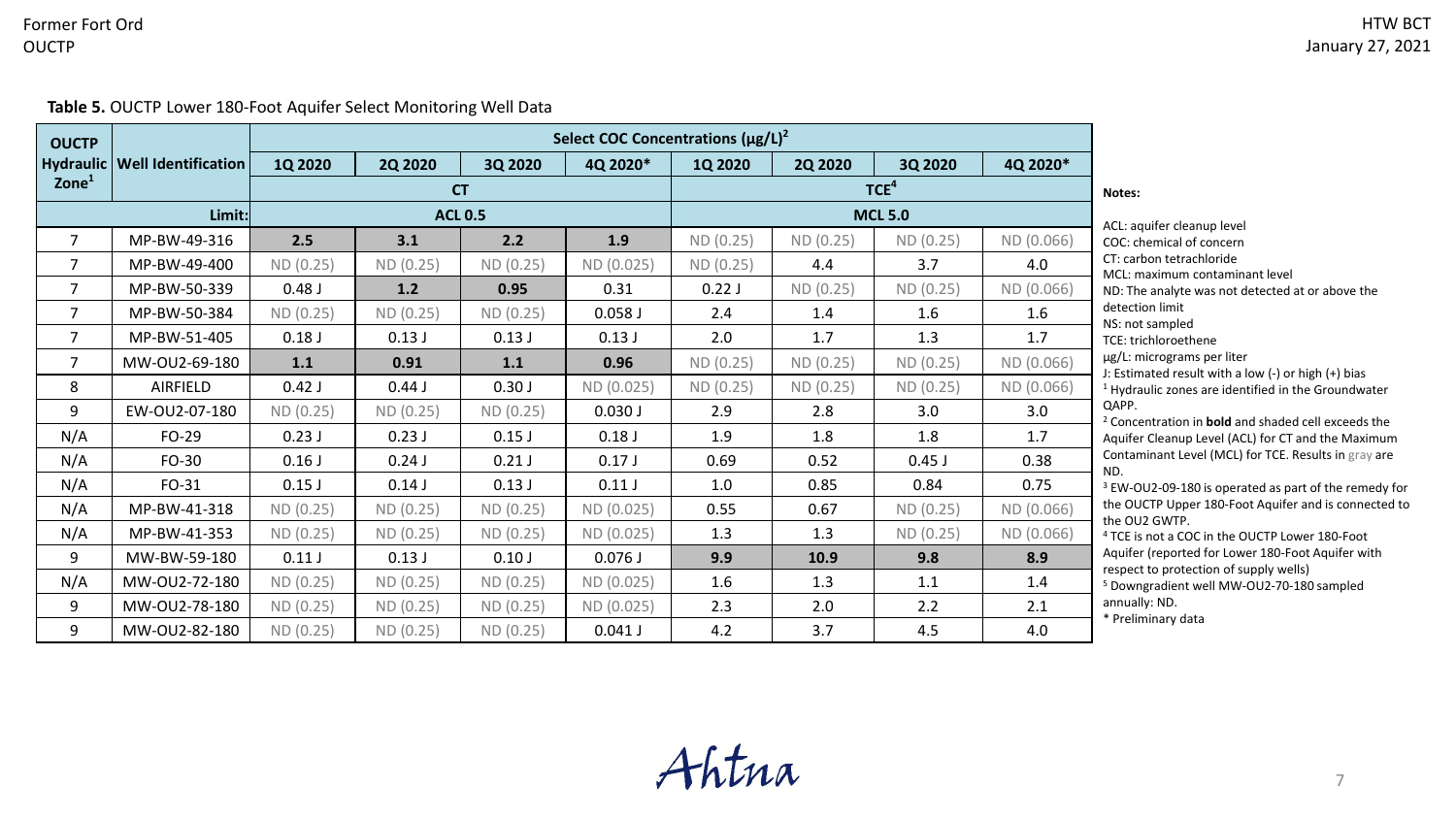



Ahtna